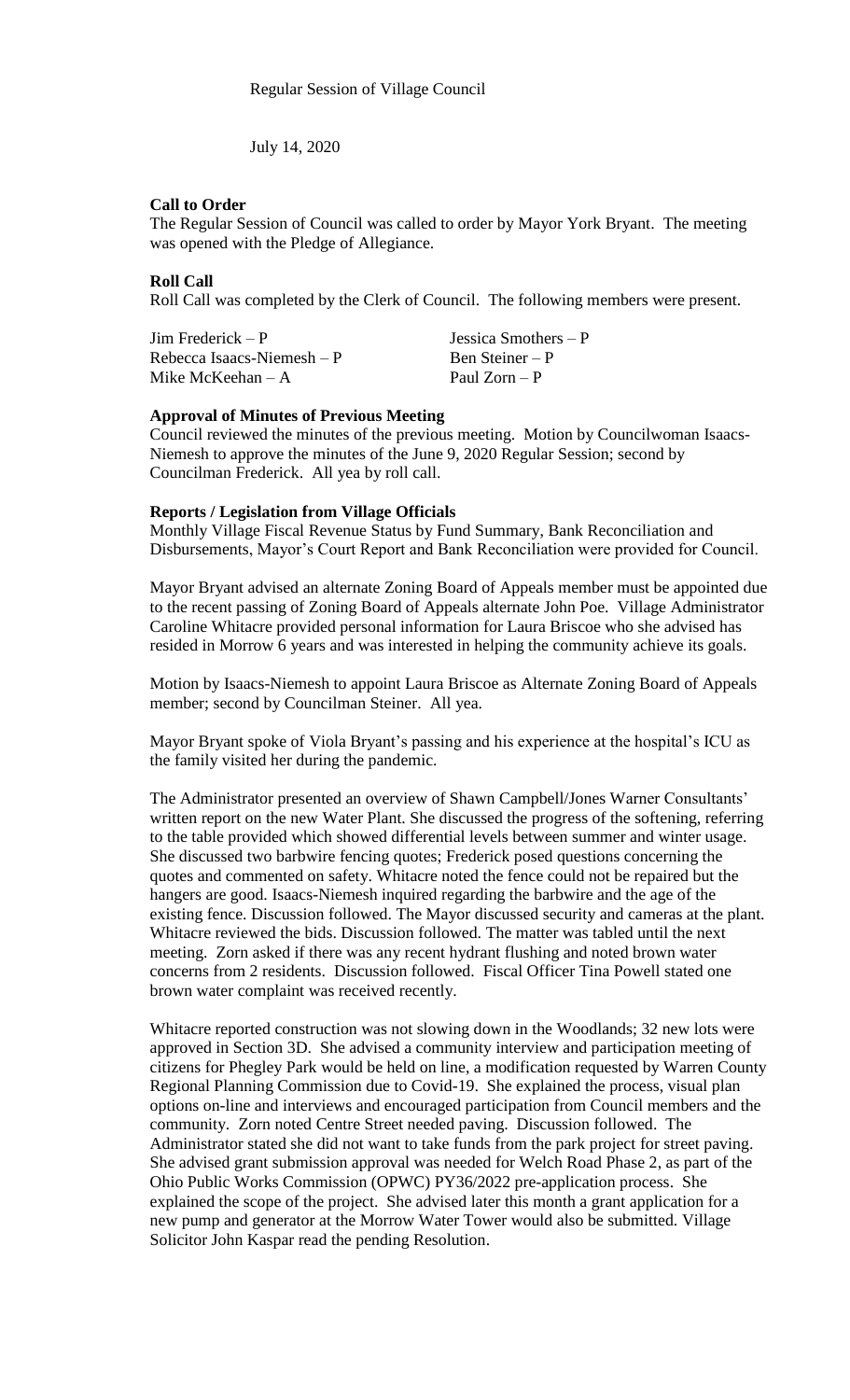July 14, 2020

Motion by Isaacs-Niemesh to suspend the rules and waive three readings of Resolution #3- 20; second by Frederick. All yea. Motion by Frederick to approve Resolution #3-20 for submission of OPWC grant application for Welch Road Reconstruction Project Phase 2; second by Isaacs-Niemesh. All yea.

Frederick asked if the Woodlands were dedicated; he stated there is a final pave on two streets, the other is not done. Kaspar advised Todd's Fork is dedicated, but not the Woodlands. He stated he plans to meet with Dan Fisher, Project Superintendent. Discussion followed regarding the Homeowner's Association for the Woodlands and homes constructed to date. The Mayor stated parking signs may not be erected until streets were dedicated.

Zorn presented a Tree City Plaque for the Village for seven years of Tree City participation membership. He stated Arbor Day must be scheduled for the Fall. He advised Jerry Viox gave permission for a tree to be planted at the Point; the Tree Board would like to dedicate a tree at the Point this Fall for Arbor Day. Zorn stated they would have Wendy VanBuren of ODNR recommend a particular tree. Frederick raised a concern about the tree blocking the sign. The Mayor commented. Councilwoman Smothers inquired about the tree recommendation. Zorn advised another option was considered as an alternative also; he would have the information for the next meeting. He discussed Bishop Memorial Park, suggesting bricks, stepping stones and foliage arrangement. Whitacre requested a drawing. Zorn stated he will supply the drawing for the next meeting. He also announced the Cardboard Boat Regatta was cancelled until 2021. He reported approximately 50 of the new flags were replaced; he thanked Smothers and others for helping. He advised the VFW is working on a depository for old flags from people who wish to dispose of them; it will be available soon. Mayor Bryant stated the Village Public Works employees will take the old flags down after the Yard Sale on August 8th.

Smothers introduced Micah Steele who built the Book House Library for the Village. Mayor Bryant asked Solicitor Kaspar to prepare an Ordinance/Resolution for a Speed Limit change from 25mph to 20mph for Main Street. The Mayor advised the signs had arrived. Solicitor Kaspar discussed and read the pending Resolution for HB481 Coronavirus Legislation.

Motion by Isaacs-Niemesh to suspend the rules and waive three readings of Resolution #4- 20; second by Steiner. All yea. Motion by Isaacs-Niemesh to adopt Resolution #4-20 for the use of allocated Coronavirus funds received as directed by the State; second by Steiner. All yea.

Administrator Whitacre discussed the three year contract for Waste Collection proposed by Rumpke. She proposed a combined 90 cents increase to Village residents for trash and recycling. She stated currently \$31.46 is charged every 2 months, but the Village pays \$34.82 to Rumpke. On August 1, 2020, Rumpke's cost to the Village will increase to \$35.00. Whitacre discussed possibly raising the cost \$1.00 a month to residents. Isaacs-Niemesh pointed out the Village would still be in the negative. The Administrator reviewed commercial user cost. The Fiscal Officer advised cost to Lebanon residents is \$34.28 and Maineville residents pay \$35.00. Discussion followed. Whitacre recommended \$34.46 for residents every 2 months, \$1.50 per month increase with Seniors continuing to receive the standard discount. Kaspar read the Pending Resolutions.

Motion by Isaacs-Niemesh to suspend the rules and waive three readings of Resolution #5- 20; second by Frederick. All yea. Motion by Smothers to adopt Resolution #5-20 increasing Waste Collection rates for Village residents to \$34.46 every 2 months effective with the next regular billing cycle; second by Steiner. All yea.

Motion by Frederick to suspend the rules and waive three readings of Resolution #6-20; second by Isaacs-Niemesh. All yea. Motion by Frederick to adopt Resolution #6-20 approving the new Rumpke Contract provided effective August 1, 2020 for Waste Collection services to the Village; second by Steiner. All yea.